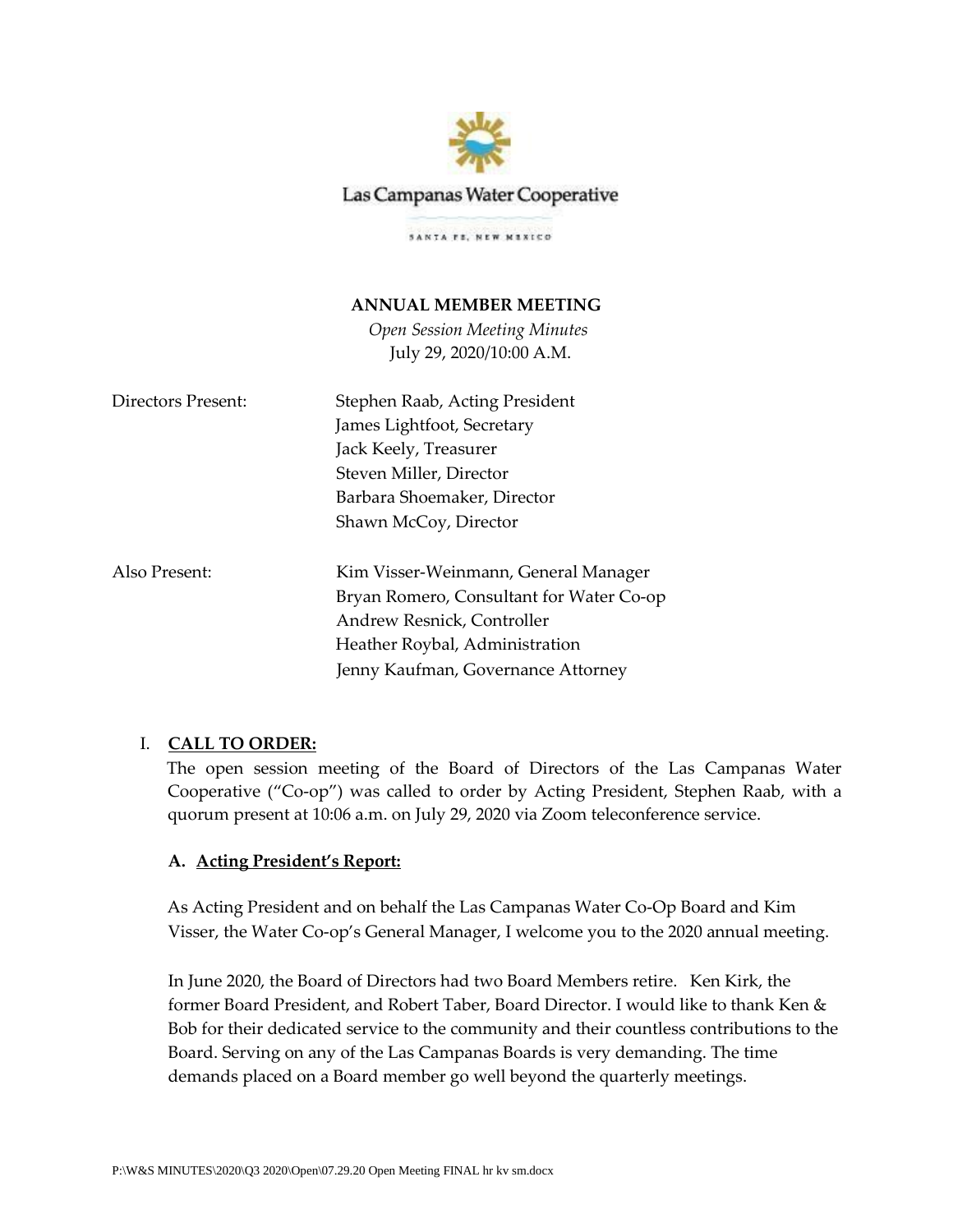Each Board member serves on multiple committees and most Board members chair at least one committee. In addition, there is the annual budgeting process which takes place over several months. A sincere thanks to Ken and Bob for all of the hours that they put in, they will be missed.

I do have the pleasure of announcing the addition of Andrew Resnick who has assumed the position of the Controller for the Co-op. Andrew joined the Water Co-op staff on June 15, 2020 as a permanent part-time employee. Andrew brings an enormous amount of experience to the Water Co-op as well as an exceptionally impressive academic background. Andrew will play a huge role in our budgeting and financial modeling efforts.

As Ken Kirk outlined in his President's Report in April 2020, the staff and Board have accomplished a great deal of work year-to-date which include; a cost-of-service analysis, a refinement of our reserve policy, the development of a three year capital improvement program and the negotiation of a long-term contract with Jacobs Engineering, our operations service provider, to name a few. The question that needs to be asked is what will be the focus of the staff and the Board for the balance of the year?

In support of the Water Co-op commitment to continuous improvement, 2020 will be the year of process improvement with a strong focus on enhancing the budgeting process and refining the cost modeling for our long-term infrastructure. Believe it or not, the budgeting process for 2021 begins in a few short weeks.

You have our commitment that the Water Co-op's staff, and the Board will continue to dedicate ourselves to managing this vital service is the most efficient and cost-effective manner possible.

Stephen Raab also addressed how annual water allocations are allocated and why Members are unable to use allocations from their vacant lots to their residential lots to increase their annual water allocation to avoid surcharges. Santa Fe County assigned water allocations during the master planning process, and it is County policy to keep the water allocation assigned to each lot and not transfer the allocations to other lots. The Coop cannot change Santa Fe County's water allocations. Adhering to the County regulations ensures Las Campanas has enough water to service the community once full build-out is achieved.

Stephen Raab then opened the floor for questions regarding water allocations. There were no questions regarding this topic.

Stephen Raab then opened the floor for questions regarding the President's Report.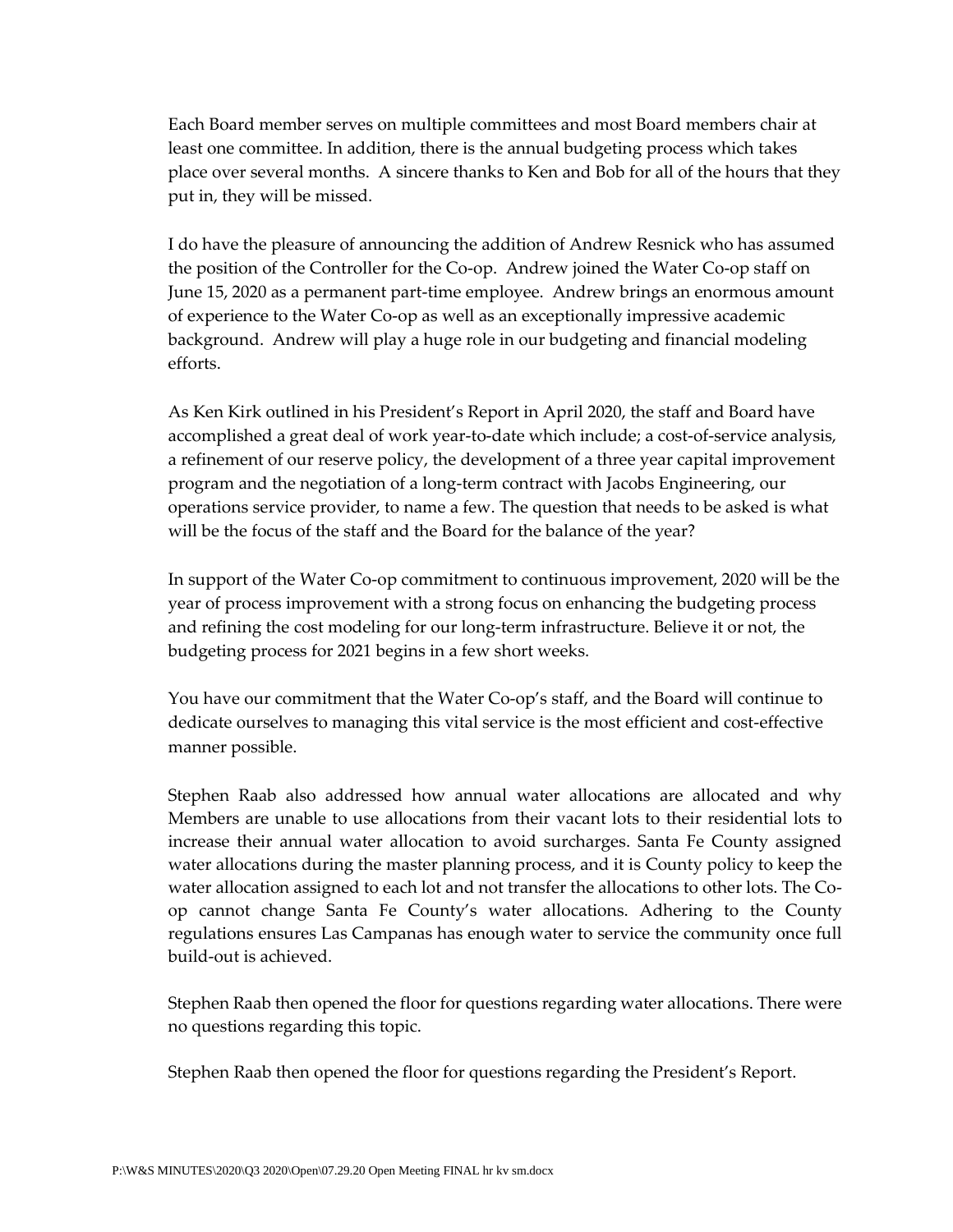- A Member had a question regarding the sewer cleaning project. At 10% a year, it will take a decade to do a full sewer assessment. If the goal is to have this information be a useful tool for guiding reserve considerations, wouldn't it make more sense to do a 10% or 20% sample of the entire system immediately?
	- o Stephen Raab explained the impact that Covid-19 has had on this project. The sewer line cleaning project was originally scheduled to begin at the beginning of 2020. The Co-op is scheduled to complete Estates I first. As it is the oldest part of the sewer infrastructure, the results will inform us of the overall risks and help determine the pace of future inspections/cleaning.

## II. **NEW BUSINESS**

### **A. Long-term Strategic Planning Committee:**

Steven Miller provided an update for the Long-term Strategic Planning Committee. All goals and objectives for this committee have been completed, and therefore the Long-term Strategic Planning Committee is no longer needed. Going forward, each committee will take control of executing short-term goals, and long-term goals will be incorporated into the 2021 goals and objectives and updated as part of the yearly business planning cycle.

### **B. BDD Update**

James Lightfoot reported the Buckman Direct Diversion (BDD) sent a notice in the middle of July stating they will be shutting down soon due to drought conditions, as the water levels are low in the Rio Grande. The other available water sources will be sufficient to meet demands and includes well water, as the aquifers are fully charged.

#### **C. Update to Casitas de las Tierra Development:**

Stephen Raab provided clarification regarding the Co-op's obligations for the Casitas de las Tierras project. Based on the original permitting, the 44-acre development is in our sewer service area, and therefore, the Co-op is legally required to provide sewer service to this area. The Co-op will not provide water service to the Casitas del las Tierras project; Santa Fe County will provide water service.

Stephen Raab then opened the floor for questions regarding the Casita de las Tierra Development.

• A member had a question regarding infrastructure upgrades to handle additional sewer services. The Co-op will not be required to complete any upgrades to the sewer infrastructure, it has sufficient capacity to meet this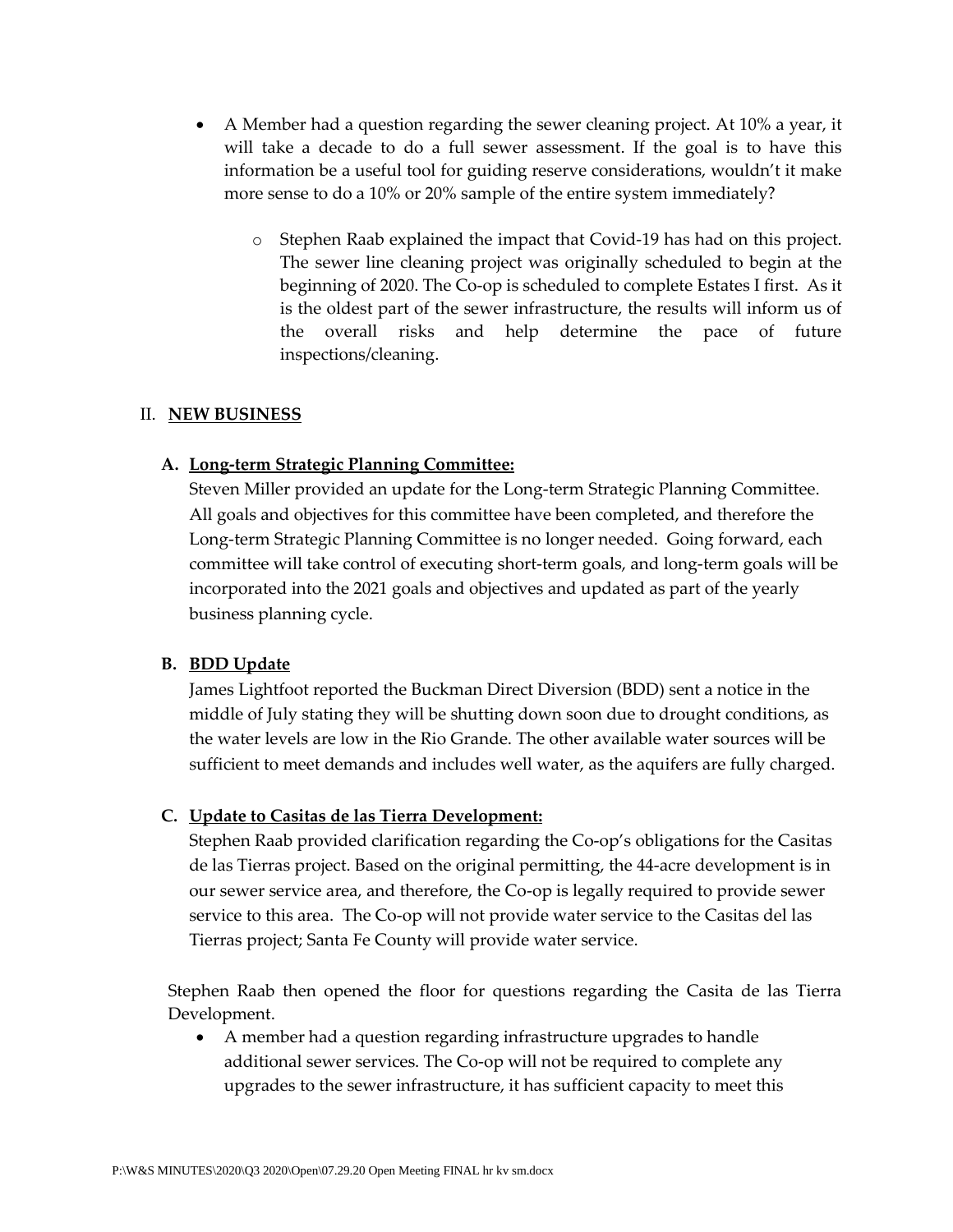additional demand. The developer would be responsible for all the community infrastructure and hook-ups.

• This member also had a question regarding sewer rate increases. The Co-op has not had a rate increase in over 5 years. Jacobs is the operator of the Co-op's facilities. The overall growth of the Las Campanas community has created a greater manpower demand for Jacobs to meet the operational requirements, and so our contract has increased which includes an additional full-time employee.

Sewer rates will not increase due to new developments in Las Campanas. The developer bears the full cost of building the underground water and sewer infrastructures and making the connection to the Co-op's existing infrastructure. The sewer rate does not increase due to more customers. Costs have increased due to inflation and an increase in the Jacob's contract, and the cost of maintain the Co-op's aging infrastructure. Each customer is required to pay a connection fee when building a home. After thorough review of the infrastructure as-builts submitted by the developer to the Las Campanas Water Co-op, the infrastructure is then accepted upon approval.

• This member also had a question regarding changing our rate structure from a fixed rate to a variable rate. The Co-op plans on adding this discussion to our goals and objectives for 2021.

## **D. Financial Reporting:**

Andrew Resnick presented the Financial Report as of June 30, 2020:

- Revenue and operating expense are close to budget through June. A substantial positive variance has occurred in investment income, which accounts for the major portion of a positive variance of \$208k year-to-date in net loss. Andrew Resnick pointed out that the loss situation isn't sustainable, and the Co-op will be developing plans during the last half of the year to address this deficit, with major consideration on reserve levels and rates.
- Andrew Resnick continued with information about the too-low contributions from water and sewer toward overhead. Even with the rate increases in July, water and sewer will only contribute about \$466k toward overhead expense of \$760k plus an additional \$370k of depreciation cost.
- Andrew Resnick also presented the outlook for the reserves. The Co-op had a reserve of \$5.7M at beginning of this year to cover major repairs and replacements, plus \$429k to cover unexpected operational issues. At year-end, it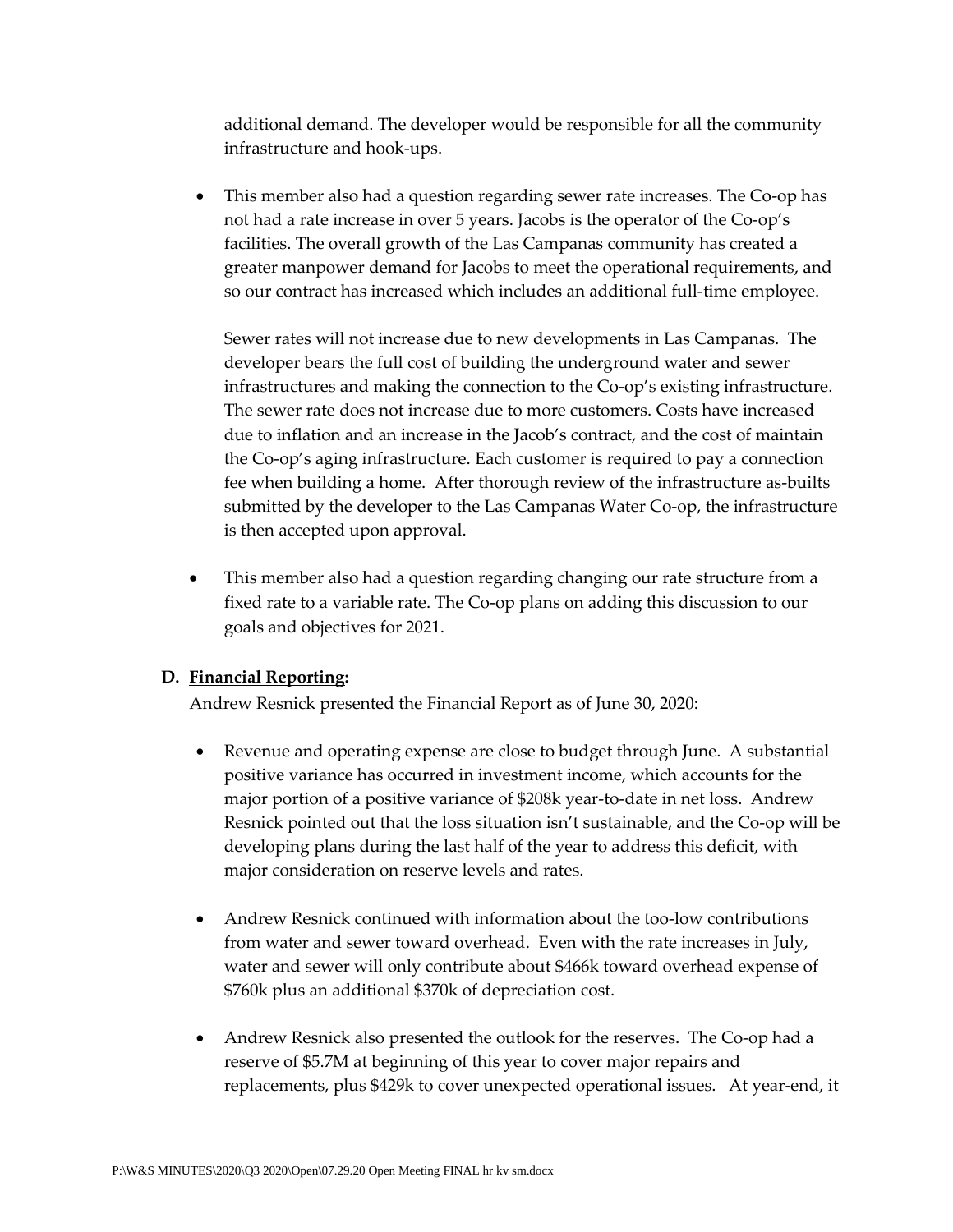is anticipated that the reserve for repairs and replacement costs will have dropped to \$5.3M, due to the cost of sewer line scoping, asset management service and the SCADA study.

• Andrew Resnick reported that the audited financial statements for 2019 had a clean opinion, with no adjustments or concerns expressed by the auditors.

### **E. Operations Report:**

Stephen Raab presented the 2nd Quarter 2020 Operations Report:

### **2020 Operations Goals & Objectives:**

Kim Visser and the staff at the Water Co-op continue to remain on or ahead of schedule for completing the 2020 Operations goals & objectives. The strong early year focus on our 2020 goals & objectives is going to allow the Operations staff and Operations Committee to better prepare for 2021 budgeting process which begins in early August. In support of the budgeting process the Operations team needs to identify any capital requirements for the coming year, prioritize the operations tasks and make certain that we can management any process improvement scheduled for 2021. The major goals & objectives for 2020 and their status are as follows:

- **Continue with installation of the AMR Implementation System**  The Eye on Water programs has achieved a remarkable 83% participation rate across the community with the very achievable goal of an 85% participation rate by year's end. Most municipalities are thrilled to have a two-digit participation rate! As 83% of the community already realizes this app that allows every customer the ability to view water usage and, most importantly, determine if they have a leak.
- **Replacement of the Aging Pond Liner** Our pond liner replacement project has been completed. As a reminder the need to maintain a fully functional liner is a permit requirement with the New Mexico Environmental Department. Our last liner, the original liner for the retention pond, was over 20 years old.
- **Sewer Line Cleaning Project**  A long-term project to clean and inspect the Las Campanas sewer lines will begin in 2020. The sewer line cleaning and scoping project will begin with Estate 1, our oldest community, with another 10% of the project scheduled for every year until the project is complete. The scoping aspect of the project will provide the Water Co-op with valuable information related to the condition of our underground piping. This information will be key to developing a sensible infrastructure repair and replacement program.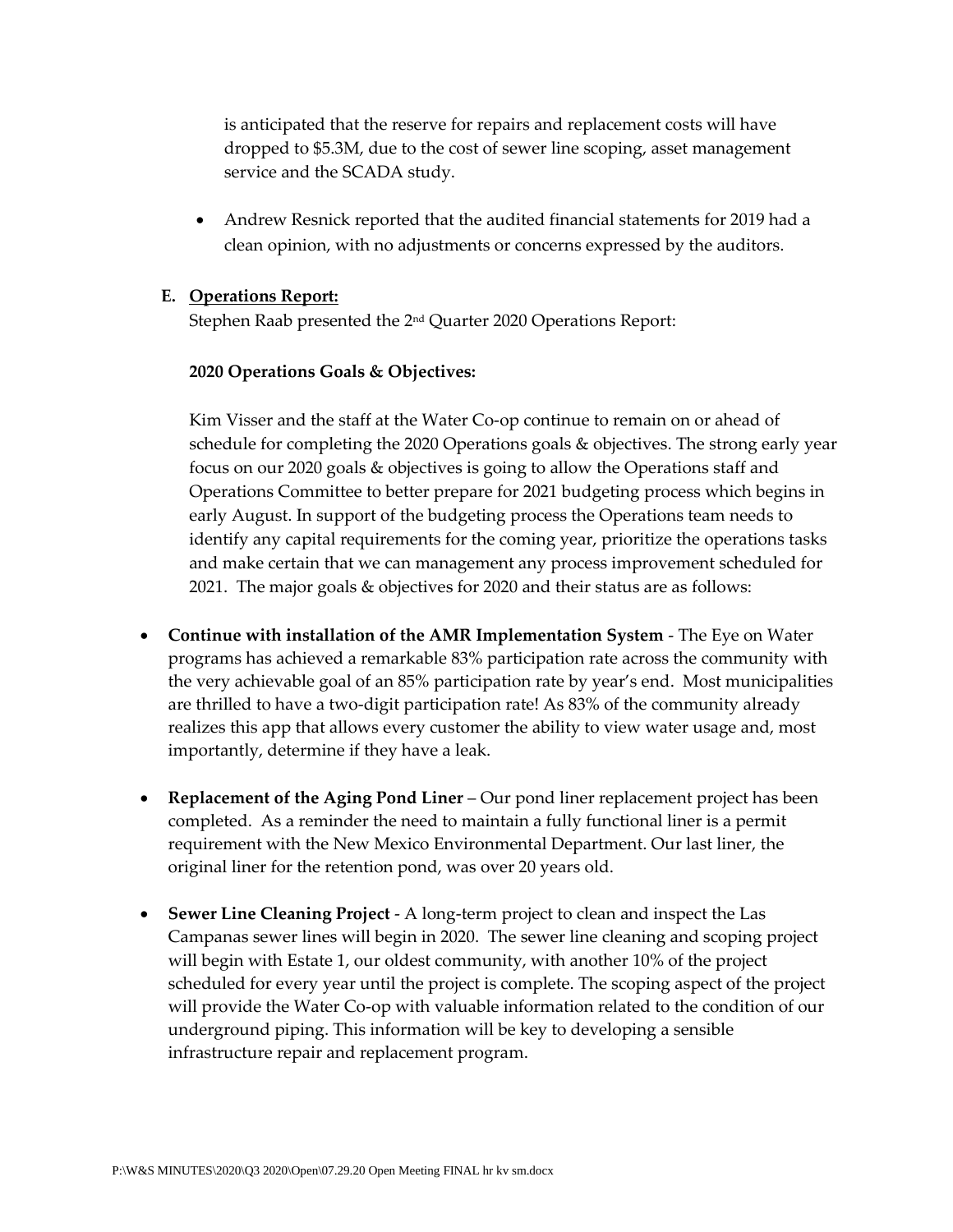• **Implementation of the Asset Management Project** – The Water Co-op will proceed with the roll-out a multi-faceted asset management program which will help the utility to meet the challenges of providing service to the community over the coming years by allowing for a more refined approach to managing the business to better address challenges such as changes in our population and continued economic development, the potential for extreme weather events (droughts) to name a few. The scope for this project was refined by the Operations Committee and Board ultimately saving about 30% of the initial projected cost for the project.

## **Support for the Sustainability and the Eye-On-Water Programs:**

As noted earlier in this report and thanks to the Water Co-op staff and our communication efforts the program is exceeding all our expectations and zing 83% participation rate.

### **F. Communications / Sustainability Update:**

Barbara Shoemaker presented the 2ʰd Quarter 2020 Communications / Sustainability Report.

We are pleased to report that fully 83% of our members have signed up to use Eye on Water to support better water conservation and early detection of both internal and external leaks. We will continue to outreach to new residents and members to encourage the use of this system as part of our emphasis on sustainable water use throughout the community.

Our abatement program will continue to be available to residents who experience unexpected leaks following the same guidelines and documentation requirements as in the past but will now also consider whether a Member has signed up for Eye on Water. Abatements are available only once every five years and are offered at the sole discretion of the Board of Directors on a case by case basis.

We continue to endeavor to help our membership better understand the many challenges we face as a community in managing water usage for our community, particularly as we increasingly face drought conditions. We have updated the welcome packet for new homeowners to better explain water allocations. These allocations vary based on lot size and are determined by the original development plan approved by the County. We are pleased to report that over 89% of our community members stay well within their allocations through a combined focus of appropriate use of plant materials and conservation efforts.

The Board of Directors has opted to continue to focus our efforts on education and communication with homeowners who routinely exceed their allocation rather than resorting to the imposition of large fines, publicizing the names of those who exceed